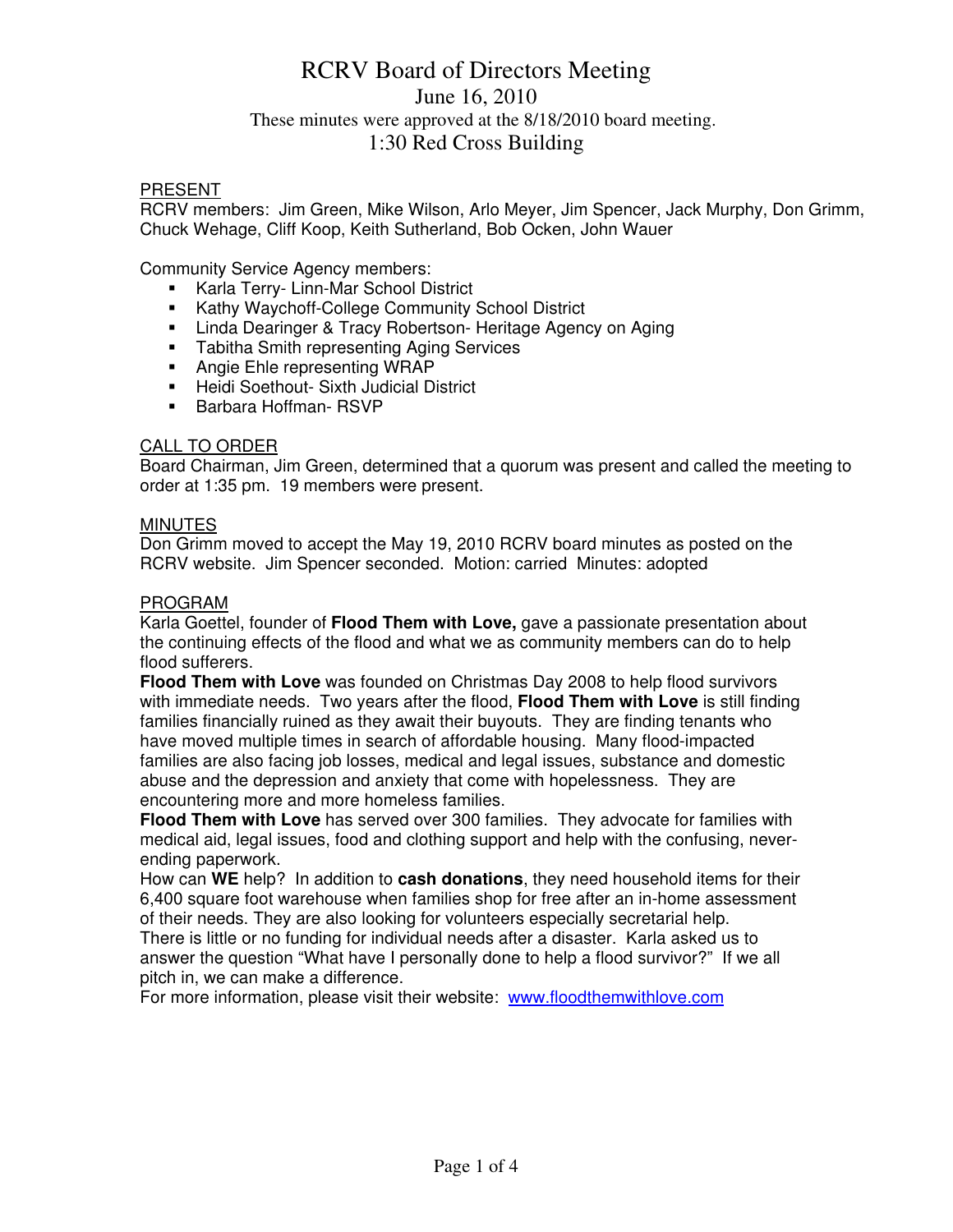# RCRV Board of Directors Meeting

# June 16, 2010

These minutes were approved at the 8/18/2010 board meeting.

# OLD BUSINESS

 RCRV Charitable Grant Program- Mike Wilson, committee chair, gave the report on behalf of the committee.

- **The Les Haerther RCRV Charitable Grant Award to** Cedar Rapids Vision in Motions for \$2400
- **The Jack Hotchkiss RCRV Charitable Grant Award to** The Salvation Army for \$2,000
- **Prairie Crest Elementary school in the College Community School district** \$2,000 award
- Taylor Elementary in the Cedar Rapids School district- a \$2,000 award

 Wright Elementary in the Cedar Rapids School district- a \$1,600 award Arlo Meyer moved to accept the recommendation of the RCRV Charitable Grant Program committee. Keith Sutherland seconded the motion. Motion: carried

Recommendation: adopted

Follow-up for the RCRV Charitable Grant Recommendation

- **Jim Green will notify those applicants who were not awarded**
- Jim will also send a letter to the families of Les Haerther and Jack Hotchkiss regarding the charitable award in the name of Les and Jack.
- **Either the RCRV recommender or the community agency representative was** present to take back congratulations and the amount of the award to their respective applicant.
- **Presentations of the awards will be at the August board meeting**

# NEW BUSINESS

There was no new business.

# PARTNER AGENCY REPORTS-

# **1. Linda Dearinger- Heritage Agency on Aging**

Linda introduced Tracy Robertson who will be taking Linda's position at Heritage upon Linda's retirement.

# **2. Kathy Waychoff- College Community School District**

 The Governor's Awards for Volunteer Service will be held at College Community Schools Concert Hall at a date this summer yet to be determined. The Governor's office will be setting the date (soon, hopefully) and recipients will be notified at that time. Rockwell Collins has agreed to contribute \$300 for the reception.

# **3. Karla Terry- Linn-Mar School district**

 The summer reading program is now in progress. Thirty percent of the Linn-Mar school district students qualify for a free or reduced lunch. The summer literacy program reaches out to those students whose reading skills need strengthening.

# **4. Angie Ehle- WRAP**

The WRAP program is busy designing and building ramps. Bring a friend to the next ramp build and let them see and help on the project.

# **5. Heidi Soethout- Sixth Judicial District**

WRAP is looking to extend into Johnson County. Heidi and Angela Berns met with Johnson county representatives on June  $14^{\text{th}}$ .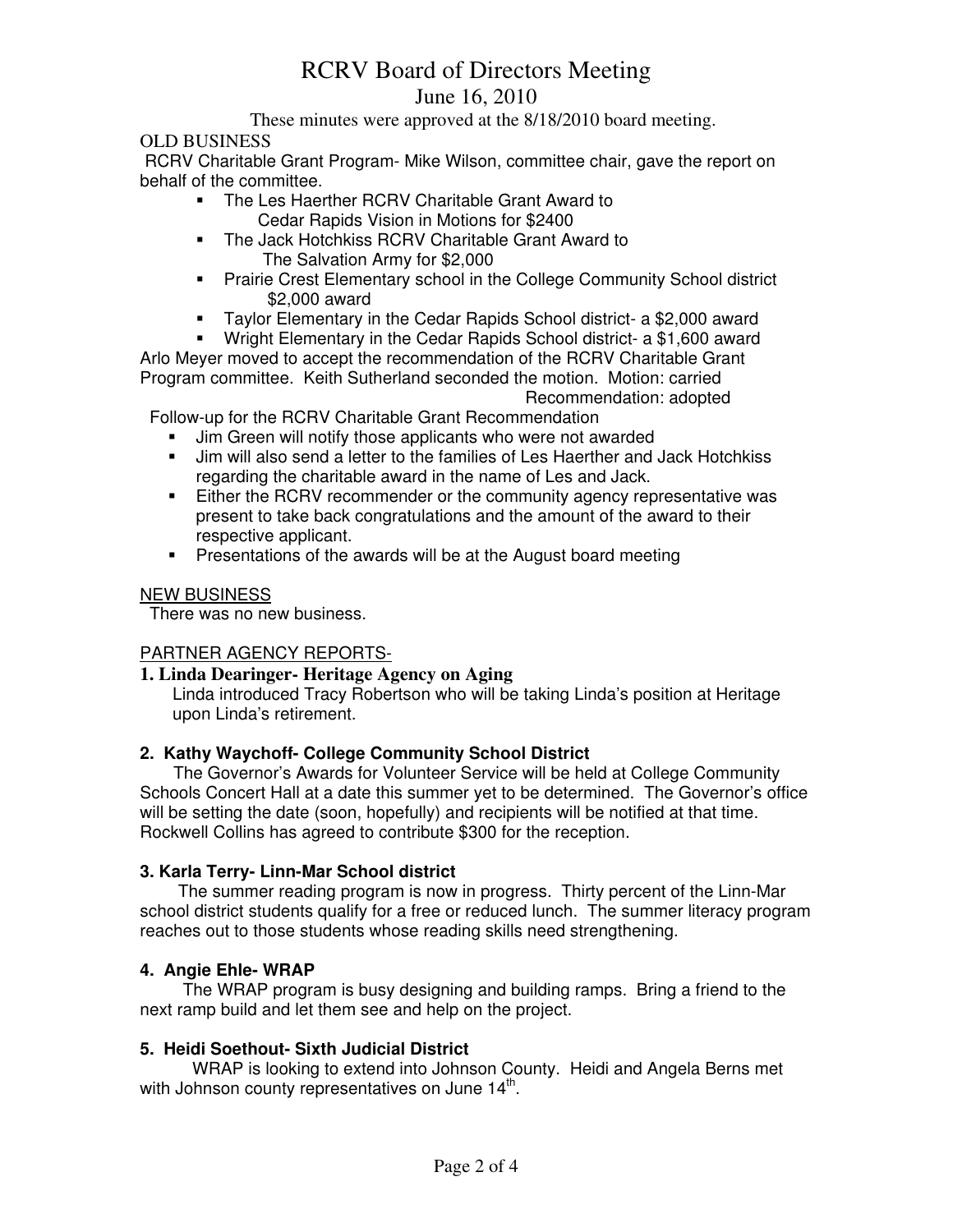# RCRV Board of Directors Meeting

June 16, 2010

These minutes were approved at the 8/18/2010 board meeting.

#### **6. Barbara Hoffman- RSVP**

Barbara announced the new sponsor for RSVP will be United Way of East Central Iowa effective July 1, 2010. Barbara will be meeting with United Way to work on transition details.

### ROCKWELL COLLINS REPORT- CINDY DIETZ

Cindy was not able to attend the meeting

### RCRV COMMITTEE CHAIR REPORTS **Community Projects- John McDonough** Read by Barbara Hoffman

\* My week minutes have been re-formatted. Now, all tasks that need volunteers are located in the front, then, will be followed by a summary of our membership's weekly efforts being performed. Still, we are not getting volunteers to accept the tasks that we need to get accomplished for our local non-profit agencies.

\* RSVP's new sponsor is United Way of East Central Iowa. The RSVP advisory board will meet our new sponsor at our June 22nd meeting.

\* WRAP backlog is at about 8 ramps at this time. We still need designers and build leaders. We will train new designers.

\* The Governor Award Ceremonies will be held at College Community Schools this year. RCRV will provide parking attendants as well as ushers. Rockwell Collins will provide the beverage again this year for the reception.

\* Dr Lippisch's ground effect vehicle will now have a home at the Children's Museum in the Coralville Mall.

\* RCRV./REACT's annual Appreciation Event was held at the ball park this year in honor of Les Haerther as his grandson now plays for the Kernals. We had poor participation from RCRV membership.

\* We continue to provide support to SHIIP, SCORE, Spanda, Inc., WRAP, school tutoring, School Lego programs, the REACT Center, the Honor Flight, LCTA, EIOLC, TRIAD, Aging Services, and Heritage Area Agency on Aging.

If you can dream it, we can do it. http://www.rcrv.org

# **Data Base Committee Report- Jim Klein**

Read by Jim Green

I will not make the June RCRV Board Meeting since I will be on a weeklong bike ride in Wisconsin.

The database was updated based on the obituaries provided by Wilma Shadle. I have requested but have not received the new retiree lists for January, February, March, April and May. Cindy Dietz responded to my request with the following message: